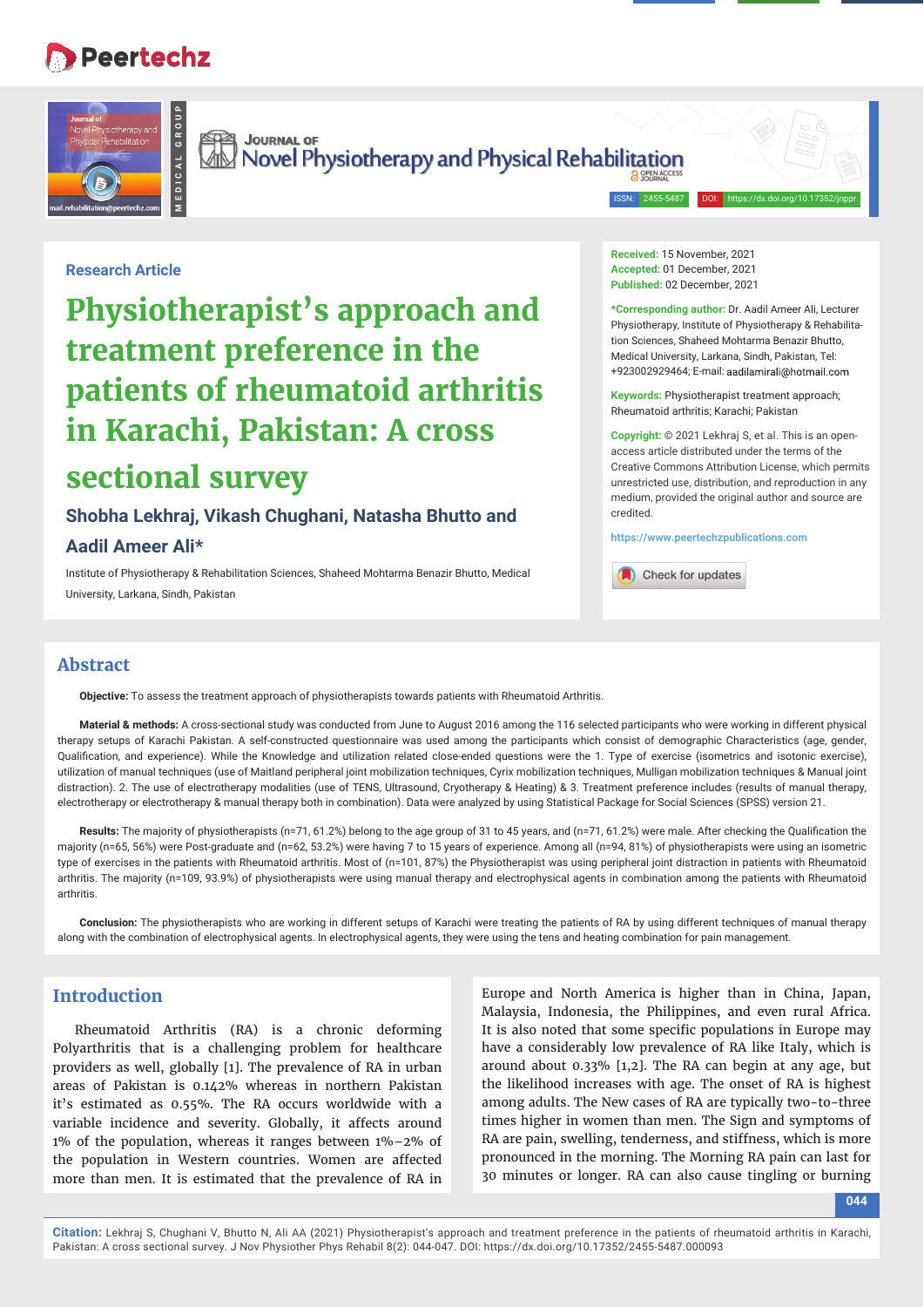sensations in the joints [3]. Rheumatoid Nodules, Symmetrical Patterns of affected joints most common joints involved are Proximal Interphalangeal (PIP) and Metacarpophalangeal (MCP) joints of the hands, the wrists, and small joints of the feet including the Metatarsophalangeal (MTP) joints [2,4]. The shoulders, elbows, knees, and ankles are also affected in many patients. The cause of Rheumatoid Arthritis is still unknown. RA is an autoimmune condition, which means it's caused by the immune system attacking healthy body tissue. However, it's not yet known what triggers this. The risk factors for RA are smoking, gender & genetics. The Ideal consideration of patients with RA comprises an incorporated methodology that incorporates both pharmacologic and nonpharmacologic treatments [1,5]. The various nonpharmacologic medicines are accessible for this disease that includes exercise, diet, massage, counseling, stress decrease, physical therapy, and surgery. Active participation of the patient and family in the plan and execution of the therapeutic program helps support assurance and guarantee consistency, as does clarify the reasoning for the treatments utilized. Prescription-based treatments contain a few classes of sagens, including Nonsteroidal Calming Drugs (NSAIDs), nonbiologic and biologic illness altering antirheumatic drugs (DMARDs), immunosuppressant's, and corticosteroids. Early treatment with DMARDs has turned into the norm of care, since it can both retard infection movement more proficiently than later treatment and, conceivably, initiate more abatements. In physical therapy, there are two types of management (electrotherapy & manual therapy), and in these treatments, there are different techniques that are being used to subside the pain and to improve the functional status of a patient [6].

## **Materials and methods**

#### **Study design, settings and duration**

A cross-sectional descriptive study was conducted from June to August 2016 and data was collected from the Institute of Physical Medicine & Rehabilitation, Dow University of Health Sciences Karachi, Pakistan.

#### **Sampling**

Convenient Non-Probability Sampling Technique among the 116 selected participants was used. Participants must be physical therapy graduates at least, both genders (male & female), having the age 24 years and above and working in the clinical setup were included in the study. While undergraduate participants, having the age less than 24 years, not working in any physiotherapy clinical setup, and were not willing to sign informed consent were excluded.

#### **Data collection tool**

A self-constructed proforma was used to collect the data, which include the demographic Characteristic age, gender, Qualification, and experience. While the Knowledge and utilization related close-ended questions were the 1. Type of exercise (isometrics and isotonic exercise), utilization

of manual techniques (use of Maitland peripheral joint mobilization techniques, Cyrix mobilization techniques, Mulligan mobilization techniques & Manual joint distraction). 2. The use of electrotherapy modalities (use of TENS, Ultrasound, Cryotherapy & Heating) & 3. Treatment preference includes (results of manual therapy, electrotherapy or electrotherapy & manual therapy both in combination).

#### **Data collection procedure**

The data was collected from the physiotherapist who was working in a different clinical setup. The selected participants were asked to fill the self-constructed questionnaire on the spot only minor help was given upon request of the participant.

#### **Data analysis procedure**

**Descriptive statistics:** Categorical variables were measured as frequency and percentage. Data was analyzed by using Statistical Package for Social Sciences (SPSS) version 21.

#### **Ethical concern**

The Ethical approval was taken from the Review Committee of the Institute of Physical Medicine & Rehabilitation, Dow University of Health Sciences Karachi, Pakistan. Informed consent was taken from the participants that their participation is voluntary, information will be kept confidential and they can leave the study anytime.

#### **Results**

#### **Demographic characteristics**

Demographic Characteristics are described in Table 1, which shows that majority of physiotherapists (n=71, 61.2%) belong to the age group of 31 to  $\angle$  5 years, and (n=71, 61.2%). were male. After checking the Qualification the majority (n=65, 56%) were Post-graduate and (n=62, 53.2%) were having 7 to 15 years of experience.

| Table 1: Demographic Characteristics. |                  |                |  |  |  |  |
|---------------------------------------|------------------|----------------|--|--|--|--|
| <b>Characterstics</b>                 | Frequency(n=116) | Percentage (%) |  |  |  |  |
| Age group<br>24-30 years              | 42               | 36.2           |  |  |  |  |
| 31-45 years                           | 71               | 61.2           |  |  |  |  |
| 45 and above                          | 03               | 2.58           |  |  |  |  |
| Gender                                |                  |                |  |  |  |  |
| Male                                  | 71               | 61.2           |  |  |  |  |
| Female                                | 45               | 38.7           |  |  |  |  |
| Qualification                         |                  |                |  |  |  |  |
| Graduate                              | 51               | 43.9           |  |  |  |  |
| Post-graduate                         | 65               | 56             |  |  |  |  |
| Doctorate                             | 00               | 00             |  |  |  |  |
| <b>Experience</b>                     |                  |                |  |  |  |  |
| 1 to 6 years                          | 35               | 30.1           |  |  |  |  |
| 7 to 15 years                         | 62               | 53.4           |  |  |  |  |
| More than 15 years                    | 19               | 16.3           |  |  |  |  |
|                                       |                  | 045            |  |  |  |  |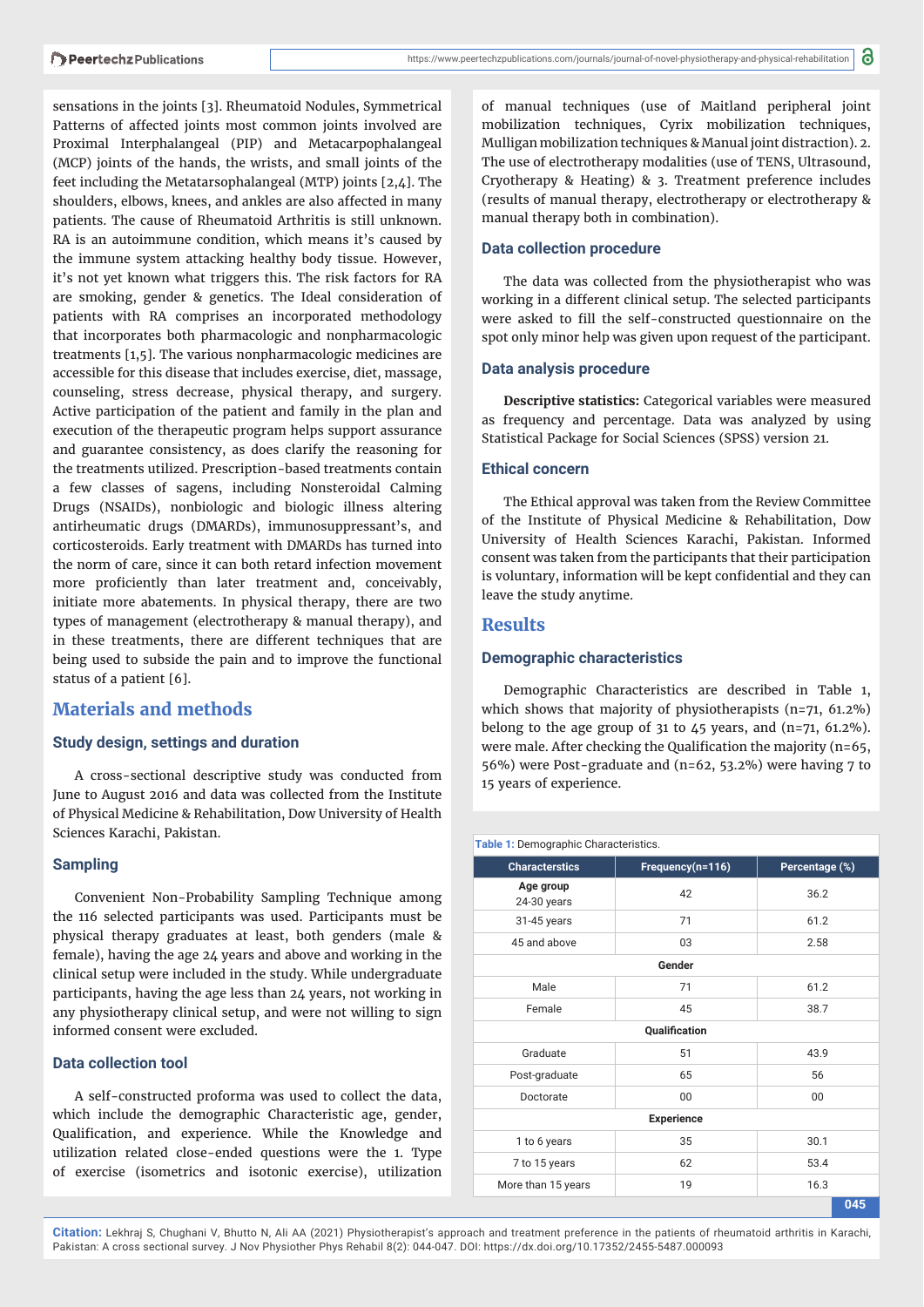#### **Type of exercise**

Type of exercise is described in Table 2 which states that the majority (n=94, 81%) of physiotherapists were using an isometric type of exercises in the patients with Rheumatoid arthritis, followed by (n=86, 74.1%) both isotonic and isometric exercise at the same time.

#### **Use of manual therapy & electro physical agent**

The use of Manual Therapy & Electrophysical Agents collectively is described in Table 3 which states that the majority (n=101, 87%) of Physiotherapists were using peripheral joint distraction in patients with Rheumatoid arthritis followed by (n=98, 84.4%) Maitland peripheral joint mobilization. In electrophysical agents the majority (n=109, 93.9%) of physiotherapists were applying heating, followed by (n=107, 92.2%) were using TENS for pain management.

#### **Treatment preference**

Treatment Preference is described in Table 4 which states that the majority (n=109, 93.9%) of physiotherapists were using

| Table 2: Type of exercise                                                             |                                       |                               |  |  |
|---------------------------------------------------------------------------------------|---------------------------------------|-------------------------------|--|--|
| <b>Type of Excercise</b>                                                              | <b>Yes</b><br><b>Frequency</b><br>(%) | <b>NO</b><br>Frequency<br>(%) |  |  |
| Do you prefer the isometrics exercises in RA patients?                                | 94(81)                                | 22(18.9)                      |  |  |
| Do you prefer the isotonic exercises in RA patients?                                  | 20(17.2)                              | 96(82.7)                      |  |  |
| Do you prefer the isotonic & isometrics at the same time<br>exercises in RA patients? | 86(74.1)                              | 30(25.8)                      |  |  |

#### **Table 3:** The use of Manual Therapy & Electrophysical Agent.

| Use of Manual Therapy & Electro Physical Agent                                                   | <b>Yes</b> | <b>NO</b><br>Frequency (%) Frequency (%) |  |  |
|--------------------------------------------------------------------------------------------------|------------|------------------------------------------|--|--|
| <b>Manual Therapy</b>                                                                            |            |                                          |  |  |
| Do you prefer the Maitland peripheral joint<br>mobilization techniques among the patients of RA? | 98(84.4)   | 18(15.5)                                 |  |  |
| Do you prefer the Cyrix mobilization techniques<br>among the patients of RA?                     | 20(17.2)   | 96(82.7)                                 |  |  |
| Do you prefer the Mulligan mobilization techniques<br>among the patients of RA?                  | 17(14.6)   | 99(85.3)                                 |  |  |
| Do you prefer the Manual joint distraction among the<br>patients of RA?                          | 101(87)    | 15(12.9)                                 |  |  |
| <b>Electrophysical Agent</b>                                                                     |            |                                          |  |  |
| Do you apply the TENS on the patients of RA?                                                     | 107(92.2)  | 09(7.75)                                 |  |  |
| Do you apply Ultrasound on patients with RA?                                                     | 19(16.3)   | 97(83.6)                                 |  |  |
| Do you apply Cryotherapy to patients with RA?                                                    | 21(18.1)   | 95(81.8)                                 |  |  |
| Do you apply the Heating on the patients of RA?                                                  | 109(93.9)  | 07(6.0)                                  |  |  |

#### **Table 4:** Treatment preference.

| <b>Treatment Preference</b>                                                                       | Yes       | <b>NO</b><br>Frequency (%) Frequency (%) |  |  |
|---------------------------------------------------------------------------------------------------|-----------|------------------------------------------|--|--|
| Does manual therapy give you good results in RA<br>patients?                                      | 79(68.1)  | 37(31.8)                                 |  |  |
| Does electrotherapy give you good results in RA<br>patients?                                      | 31(26.7)  | 85(73.2)                                 |  |  |
| Does electrotherapy & manual therapy both in<br>combination give you good results in RA patients? | 109(93.9) | 07(6.0)                                  |  |  |

manual therapy and electrophysical agents in combination among the patients of Rheumatoid arthritis, followed by (n= 79, 68.1%) just manual therapy techniques separately.

#### **Discussion**

The current study disclosed that most of the physiotherapists who were working in different clinical setups in Karachi, Pakistan were treating the patients of Rheumatoid Arthritis (RA) by using the different techniques of manual therapy along with the combination of electrophysical agents. The majority of physiotherapists were using manual distraction techniques along with the combination of Transcutaneous Electrical Nerve Stimulation (TENS) and heating. A study conducted by Christina, et al. in 2003 and concluded that throughout the world the clinical usefulness of exercise is beneficial for the patient of RA whereas the exercises improve the health and fitness of muscles  $[7,8]$ . Furthermore, the study conducted by Häkkinen, et al. in 2004 and concluded that the moderate to high-intensity exercises training programs have better training effects on muscle strength as compared to lowintensity training programs, moreover the high-intensity training program reduces the risk of fractures among the patient of RA [1,3,9]. Exercise therapy was found effective intervention for the management of different musculoskeletal conditions, in musculoskeletal conditions, the more focus was on arthritis [10]. Exercise therapy improves the healthrelated quality of life among patients with arthritis [11,12]. The majority of physiotherapists consider manual therapy as the best non-pharmacological intervention because it gives good results among the patients along with the least side effects. According to the different surveys which were conducted in different parts of the world, the exercises help in decreasing the pain and improve the range of motion in affected joints, after that the patient performs the activities of daily routine easier and more effectively [13-15]. Furthermore, it has been also proven that manual joint distraction is also used full for decreasing pain and increasing the range of motion. However, electrophysical agents are effective in pain management. The use of manual therapy along with the combination of Electrophysical agents was found more frequently practiced among the physiotherapists of Karachi, Pakistan [16-18].

#### **Conclusion**

Among the patients of RA, both manual therapy and electrophysical agents are effective but where both manual and electrophysical agents are used in combination they are most effective and it also improves the health-related quality of life among RA patients.

### **Acknowledgments**

We acknowledge the support of the Physiotherapist who helped us in data collection.

#### **Author contributions**

All authors contributed equally.

**046**